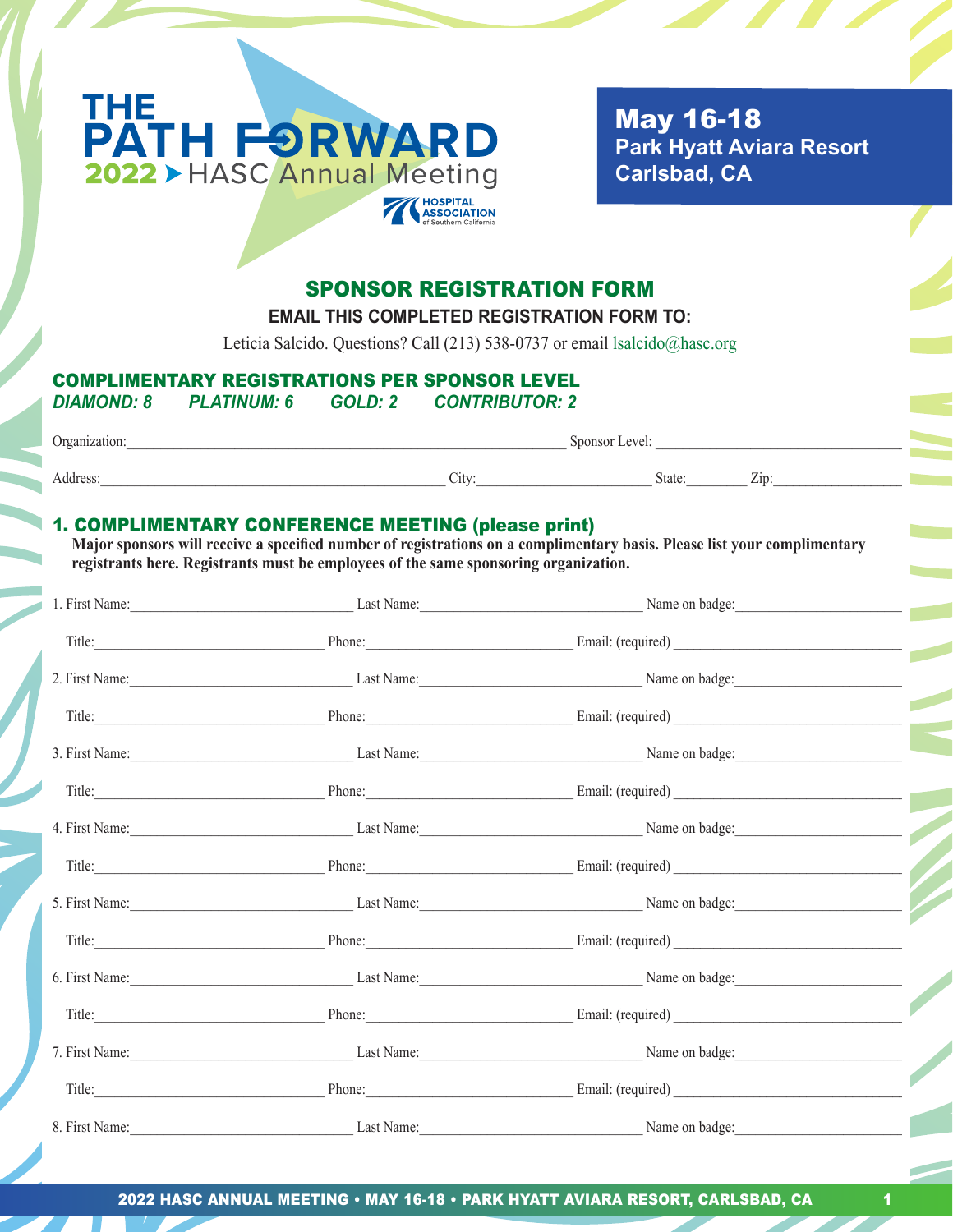

 May 16-18  **Park Hyatt Aviara Resort Carlsbad, CA**

### 2. PAID REGISTRANTS:

 **Please list the names of any additional (paid) registrations at the rate of \$995 per person.**

|                                             |                                                                                                 | 1. First Name: Last Name: Last Name: Name on badge: Name on badge:                                                                                                                                  |  |  |
|---------------------------------------------|-------------------------------------------------------------------------------------------------|-----------------------------------------------------------------------------------------------------------------------------------------------------------------------------------------------------|--|--|
|                                             |                                                                                                 |                                                                                                                                                                                                     |  |  |
|                                             |                                                                                                 | 2. First Name: Name: Name: Name: Name: Name: Name: Name on badge: Name on badge:                                                                                                                    |  |  |
|                                             |                                                                                                 | Title: Phone: Phone: Email: (required) Email: (required)                                                                                                                                            |  |  |
|                                             |                                                                                                 | 3. First Name: Name: Name: Name: Name: Name: Name: Name on badge:                                                                                                                                   |  |  |
|                                             |                                                                                                 | Title: Phone: Phone: Email: (required)                                                                                                                                                              |  |  |
|                                             |                                                                                                 | 4. First Name: Name: Name: Name: Name: Name: Name: Name on badge: Name on badge:                                                                                                                    |  |  |
|                                             |                                                                                                 | Title: Phone: Phone: Email: (required)                                                                                                                                                              |  |  |
|                                             |                                                                                                 | Exhibitors receive two (2) complimentary booth registrations for Tuesday night only, in addition to full conference attendees.<br>1. First Name: Name: Name: Name: Name: Name: Name: Name on badge: |  |  |
|                                             |                                                                                                 | 2. First Name: Last Name: Last Name: Name on badge:                                                                                                                                                 |  |  |
|                                             |                                                                                                 | Title: Phone: Phone: Email: (required)                                                                                                                                                              |  |  |
| Subtotal \$995 x registrants                | <b>4. SPONSOR MEETING REGISTRATION FEES:</b><br>Registration confirmed upon receipt of payment. | $\sim$                                                                                                                                                                                              |  |  |
|                                             |                                                                                                 | TOTAL SPONSOR CONFERENCE REGISTRATION FEES \$                                                                                                                                                       |  |  |
| <b>5. REGISTRATION PAYMENT INFORMATION:</b> |                                                                                                 |                                                                                                                                                                                                     |  |  |
| $\Box$ Enclosed is check #                  | Amount \$                                                                                       |                                                                                                                                                                                                     |  |  |

To pay by credit card, please visit: www.hasc.org/2022-annual-meeting